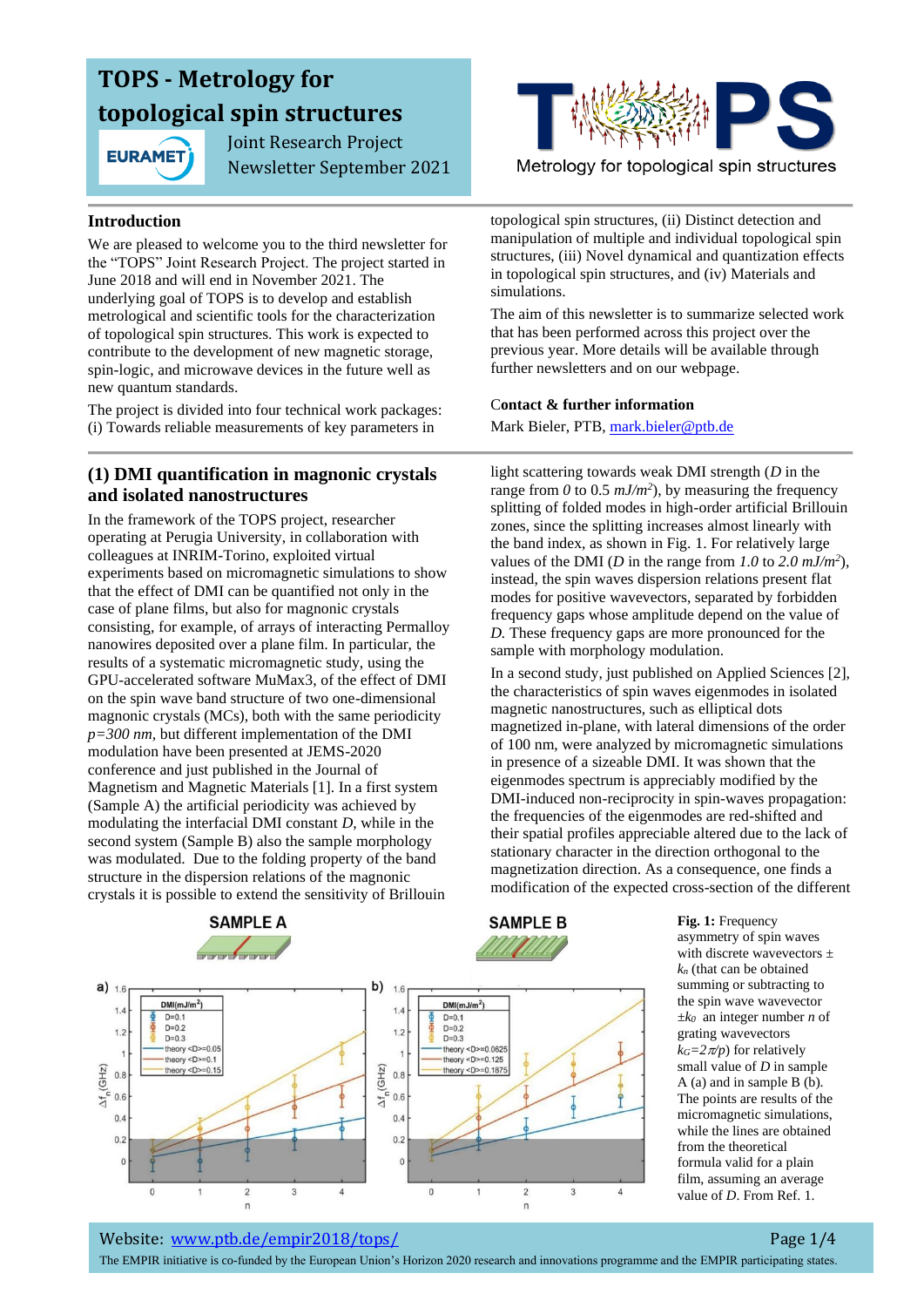**EURAMET** 

 Joint Research Project Newsletter September 2021

modes in either ferromagnetic resonance or Brillouin light scattering experiments, enabling one to detect modes that would remain invisible without DMI. In this respect, the modifications of the spectrum can be directly connected to a quantitative estimation of the DMI constant. Moreover, it is seen that for sufficiently large values of the DMI constant, the low-frequency odd eigenmode changes its profile and becomes soft, reflecting the transition of the ground state from uniform to chiral.

#### **References**

[1] R. Silvani, M. Kuepferling, S. Tacchi and G. Carlotti, *"Impact of the interfacial Dzyaloshinskii-Moriya* 

### **(2) Tailoring interfacial effect in multilayers with Dzyaloshinskii-Moriya interaction by helium ion irradiation**

We show a method to control magnetic interfacial effects in Ta(4.5nm)/[Pt(4.5nm)/Co(1.2nm)/Ta(2.5nm)]<sub>20</sub> multilayers with Dzyaloshinskii-Moriya interaction (DMI) using helium helium (He<sup>+</sup>) ion irradiation. We report results from SQUID magnetometry, ferromagnetic resonance as well as Brillouin light scattering on multilayers with DMI as a function of irradiation fluence (IR) to study the effect of irradiation on the magnetic properties of the multilayers. Our results show clear evidence of the He<sup>+</sup> irradiation effects on the magnetic properties which is consistent with interface modification due to the effects of the He<sup>+</sup> irradiation [1]. As the IR increases, we observe that the perpendicular magnetic anisotropy (PMA) decreases significantly but after the IR reaches a certain level, it approaches saturation (Fig. 2(f)), while a reduction of the DMI is observed at intermediate IR which then stabilises at a constant value at high IR.

Metrology for topological spin structures

*interaction on the band structure of one-dimensional artificial magnonic crystals: a micromagnetic study",* J. Magn. Magn. Mater. **539**, 168342 (2021)

[2] R. Silvani, M. Alunni, S. Tacchi and G. Carlotti, *"Effect of the interfacial Dzyaloshinskii-Moriya interaction on the spin waves eigenmodes of isolated stripes and dots magnetized in-plane: a micromagnetic study"*, Appl. Sci. **11**, 2929 (2021).

#### **Contact & further information**

Giovanni Carlotti, Universty of Perugia, Italy, [giovanni.carlotti@unipg.it](mailto:giovanni.carlotti@unipg.it)

The He<sup>+</sup> irradiation induces short range atomic displacements, of the order of a few interatomic distances, leading to interface intermixing and hence altering the interface-driven PMA and DMI. This external degree of freedom offers promising perspectives to further improve the control of magnetic skyrmions in multilayers, that could push them towards integration in future technologies.

#### **Reference**

[1] A. Sud, S. Tacchi, D. Sagkovits, C. Barton, M. Sall, L. H. Diez, E. Stylianidis, N. Smith, L. Wright, S. Zhang, X. Zhang, D. Ravelosona, G. Carlotti, H. Kurebayashi, O. Kazakova and M. Cubukcu, "Tailoring interfacial effect in multilayers with Dzyaloshinskii-Moriya interaction by helium ion irradiation", Scientific Reports [submitted] <https://arxiv.org/abs/2105.03976>

#### **Contact & further information**

Murat Cubukcu, NPL[, murat.cubukcu@npl.co.uk](mailto:murat.cubukcu@npl.co.uk)



**Fig. 2:** (a-d) Microwave transmission as a function of frequency for different IR with the magnetic field perpendicular to the film plane. The black hollow markers depict the resonance field obtained by fitting FMR spectra and solid lines are fitting curve. (e-f) The effective magnetisation (e) and the effective uniaxial anisotropy field as a function of IR.

#### Website: [www.ptb.de/empir2018/tops/](http://www.ptb.de/empir2018/tops/) Page 2/4

The EMPIR initiative is co-funded by the European Union's Horizon 2020 research and innovations programme and the EMPIR participating states.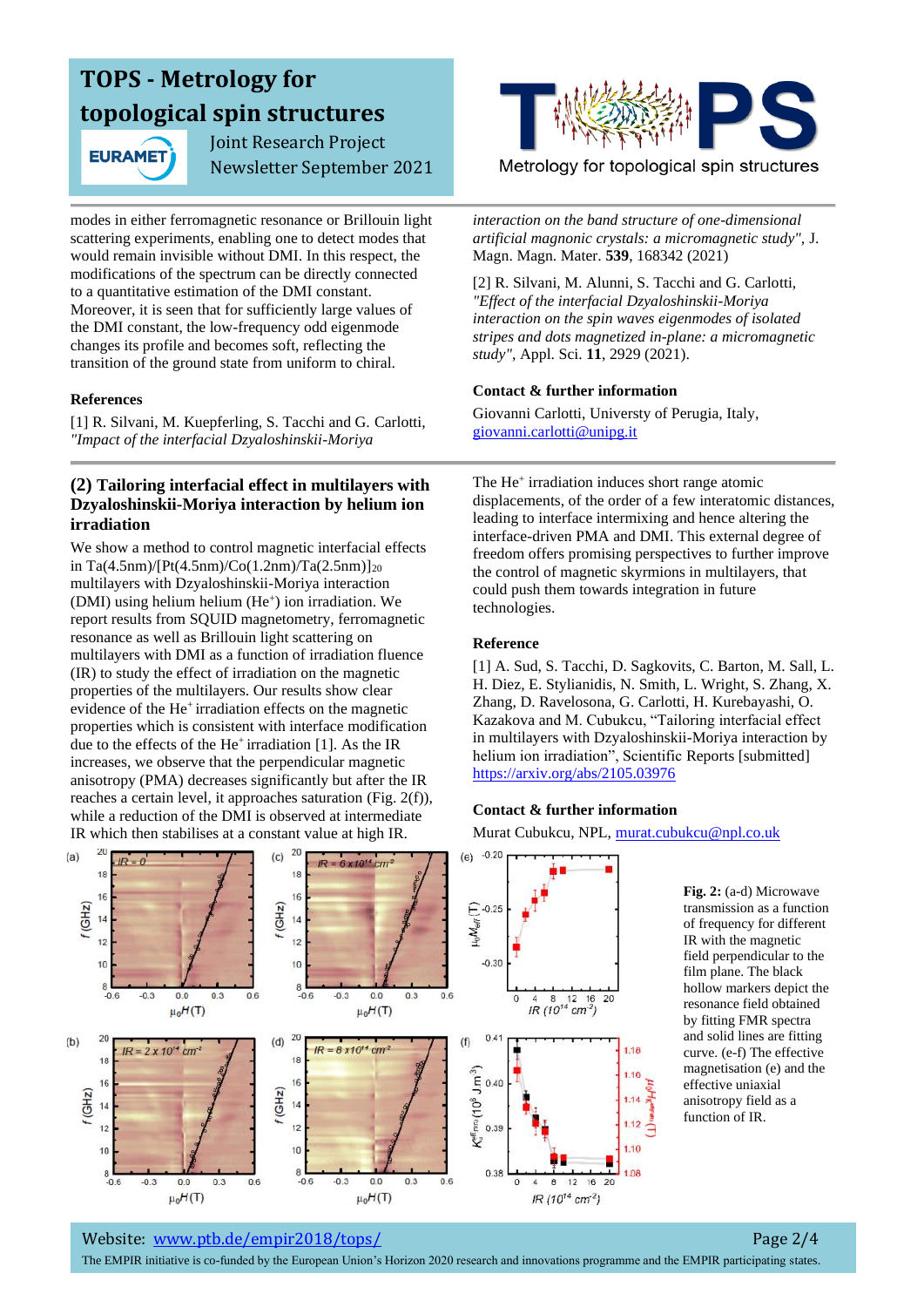

 Joint Research Project Newsletter September 2021



Metrology for topological spin structures

### **(3) Study of the Dzyaloshinskii-Moriya interaction and the perpendicular magnetic anisotropy at the BaTiO3(BTO)/CoFeB interface**

To date, most of the experimental works on interfacial Dzyaloshinskii-Moriya interaction (*i*-DMI) was focused on heavy metals/ferromagnet systems, where heavy metals was used to induce *i*-DMI. Recently, a sizeable *i*-DMI was observed to arise at the interface between an oxide layer and a ferromagnetic film. Due to the versatility of the oxide materials, featuring peculiar degrees of freedom, such as the terminations in a complex oxide and the polarization in a ferroelectric oxide, these systems are very promising for the design of layered structures with tailored *i*-DMI. In our work, published on Physical Review Letter, we performed a combined experimental and theoretical study of both the perpendicular magnetic anisotropy (PMA) and the *i*-DMI in the BaTiO3(BTO)/CoFeB/Pt system, as a function of the oxide termination (TiO<sub>2</sub> vs BaO). The *i*-DMI was investigated by using Brillouin light scattering (BLS), measuring the frequency difference  $(\Delta f)$  between counterpropagating Damon-Eshbach (DE) spin-waves, induced by the presence of *i*-DMI, as function of the spin-wave wave vector k (Fig. 3). From linear fit to the experimental data, the effective DMI constant D was estimated to be  $0.45\pm0.02$  and  $0.56\pm0.02$  mJ/m<sup>2</sup>, for TiO<sub>2</sub>-BTO/CoFeB/Pt and BaO-BTO/CoFeB/Pt structures, respectively. Since the CoFeB/Pt interface gives the same contribution to the DMI of both systems, the different D values can be attributed to the influence of the oxide termination. The

experimental results were interpreted by using first principles calculations. We found that *i-*DMI has an opposite sign at the BTO/CoFeB and COFeB/Pt interface, therefore the total *i*-DMI of the system results from the competition of the two interface contributions. In particular, for both the BTO terminations the *i*-DMI has a negative sign indicating that the left-handed chirality is favored by the oxide layer. In addition, theoretical calculations showed that  $i$ -DMI strength at the TiO<sub>2</sub>-BTO/CoFeB interface assumes a higher value than at BaO-BTO/CoFeB one in agreement with the experimental results. This finding was explained on the basis of the different electronic states around the Fermi level at the oxide/ferromagnetic metal interfaces and the different spin-flip process of the two terminations. On the contrary, PMA, investigated by superconducting quantum interference device magnetometry, was found to be larger for the CoFeB films grown on a BaO-BTO substrate.

### **Reference**

W. Lin, B. Yang, A. P. Chen, X. Wu, R. Guo, S. Chen, L. Liu, Q. Xie, X. Shu, Y. Hui, G. M. Chow, Y. Feng, G. Carlotti, S. Tacchi, H. Yang, J. Chen *"Perpendicular magnetic anisotropy and Dzyaloshinskii-Moriya interaction at the oxide/ferromagnetic metal interface"*, Phys. Rev. Lett. **124,** 217202 (2020)

#### **Contact & further information**

Silvia Tacchi, CNR- Istituto Officina dei Materiali, tacchi@iom.cnr.it



**Fig. 3:** Measured frequency asymmetry, *f*, as functions of **k** for CoFeB/Pt grown on TiO2- (left panel) and BaO- (right panel) terminated BTO.